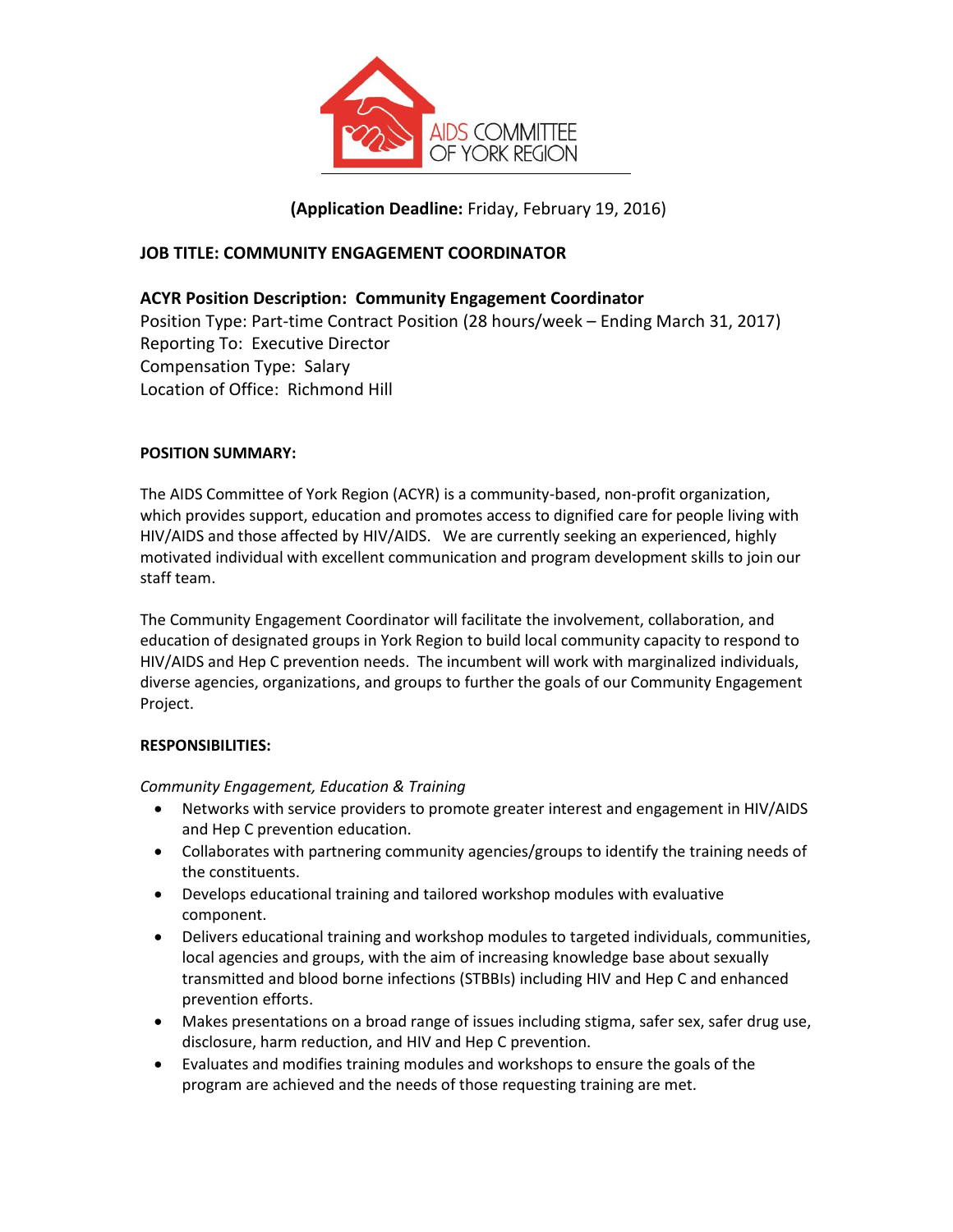#### *Resource Development & Distribution*

- Maintains and distributes current resource materials and other HIV and Hep C prevention tools to community partners, as required.
- Development and dissemination of new resource materials, including culturally appropriate community-based resources, in consultation with partnering individuals, agencies/groups.

#### *Outreach Coordination*

- Develops an outreach strategy, work plan, and timelines in collaboration with other outreach and engagement staff and Executive Director.
- Engage and support volunteers to achieve project goals.
- Conducts targeted outreach, intervention, and follow-up activities for identified at-risk populations.
- Ongoing assessment of the outreach strategy

## *Program Evaluation*

- Gathers and documents accurate data to complete reports required by the funder.
- Prepare administrative and program reports for the Board, funders and other bodies.
- Monitors and evaluates program activities to ensure optimal quality of service delivery to local communities.
- Identifies and responds to emerging issues related to HIV/AIDS and Hep C by engaging in community-based research and/or needs assessments, as required.

### *Administration*

- Maintains monthly statistics
- Complies with organizational policies and procedures

#### *Other Duties*

- Respond to requests to provide consultation and advice to local community agencies' clients living with or affected by HIV/AIDS and facilitate linkages with the ACYR and other AIDS Service Organizations in neighbouring regions.
- Participate as an active member of the agency's staff team, including participation in program planning, coordination and collaboration with other staff.
- Performs other tasks, as assigned by Executive Director.

## **QUALIFICATIONS**

- Between 3-5 years demonstrated experience and proven track record in health promotion, community outreach/capacity building, partnership building, and facilitation skills in diverse settings.
- Sound knowledge of HIV/AIDS, Hep C, safer sex, harm reduction principles and practices, and knowledge of available community resources in York Region.
- Demonstrated commitment to working with diverse and marginalized populations, particularly around issues of race, homelessness, addictions, and mental health.